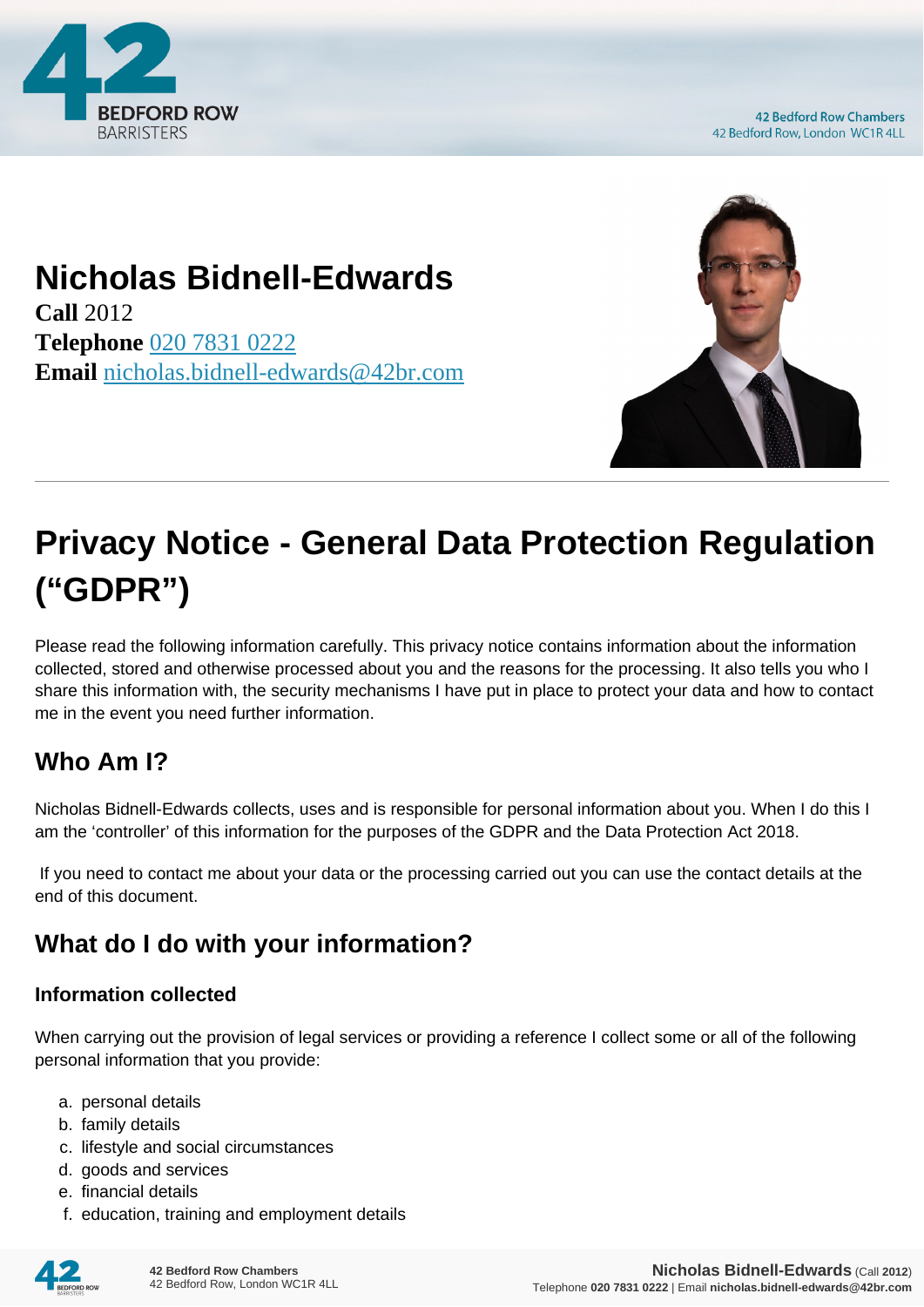

- g. physical or mental health details
- h. racial or ethnic origin
- i. political opinions
- j. religious, philosophical or other beliefs
- k. trade union membership
- l. sex life or sexual orientation
- m. genetic data
- n. biometric data for the purpose of uniquely identifying a natural person
- o. criminal proceedings, outcomes and sentences, and related security measures
- p. other personal data relevant to instructions to provide legal services, including data specific to the instructions in question.

#### **Information collected from other sources.**

The same categories of information may also be obtained from third parties, such as other legal professionals or experts, members of the public, your family and friends, witnesses, courts and other tribunals, investigators, government departments, regulators, public records and registers,

#### **How I use your personal information: Purposes**

I may use your personal information for the following purposes:

- i. to provide legal services to my clients, including the provision of legal advice and representation in courts, tribunals, arbitrations, and mediations
- ii. to keep accounting records and carry out office administration
- iii. to take or defend legal or regulatory proceedings or to exercise a lien
- iv. to respond to potential complaints or make complaints
- v. to check for potential conflicts of interest in relation to future potential cases
- vi. to promote and market my services
- vii. to carry out anti-money laundering and terrorist financing checks
- viii. to train other barristers and when providing work-shadowing opportunities
- ix. to respond to requests for references
- x. when procuring goods and services
- xi. to publish legal judgments and decisions of courts and tribunals
- xii. as required or permitted by law.

#### **Whether information has to be provided by you, and why**

If I have been instructed by you or on your behalf on a case or if you have asked for a reference, your personal information has to be provided, to enable me to provide you with advice or representation or the reference, and to enable me to comply with my professional obligations, and to keep accounting records.

#### **The legal basis for processing your personal information**

I rely on the following as the lawful bases on which I collect and use your personal information:

• If you have consented to the processing of your personal information, then I may process your information

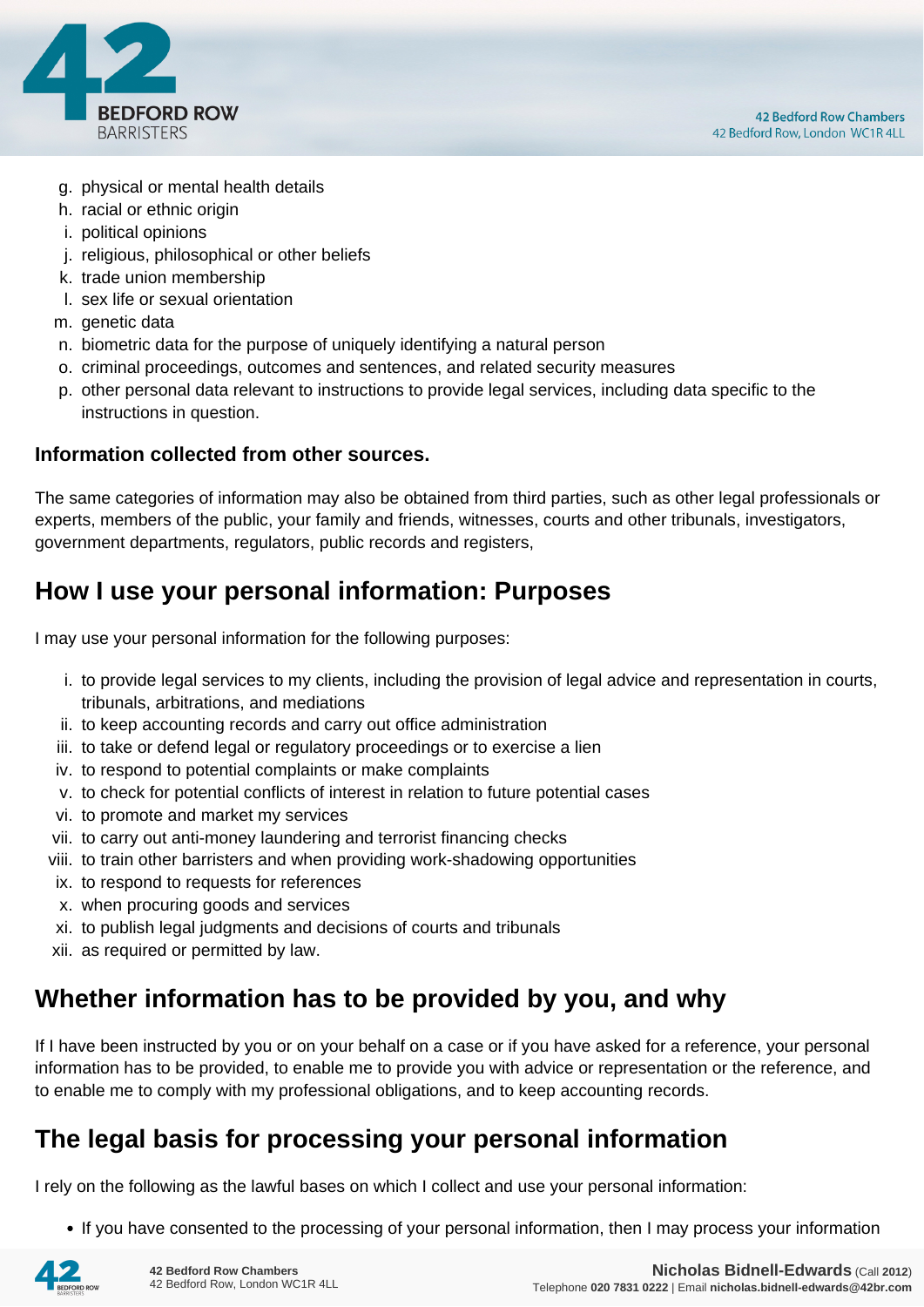

for the Purposes set out above to the extent to which you have consented to me doing so.

- If you are a client, processing is necessary for the performance of a contract for legal services or in order to take steps at your request prior to entering into a contract.
- In relation to information which is in categories (g) to (o) above (these being categories which are considered to include particularly sensitive information and which include information about criminal convictions or proceedings) I rely on your consent for any processing for the purposes set out in purposes (ii), (iv), (vi), (viii) and (ix) above. I need your consent to carry out processing of this data for these purposes. However, if you do not consent to processing for purposes (iv) and (ix) (responding to potential complaints and providing a reference) I will be unable to take your case or to provide a reference. This is because I need to be able to retain all the material about your case until there is no prospect of a complaint and to provide an informed and complete reference.
- In relation to information in categories (g) to (o) above (these being categories which are considered to be particularly sensitive information and include information about criminal convictions or proceedings), I am entitled by law to process the information where the processing is necessary for legal proceedings, legal advice, or otherwise for establishing, exercising or defending legal rights.
- In relation to information which is not in categories (g) to (o) above, I rely on my legitimate interest and/or the legitimate interests of a third party in carrying out the processing for the Purposes set out above.
- In certain circumstances processing may be necessary in order that I can comply with a legal obligation to which I am subject (including carrying out anti-money laundering or terrorist financing checks).
- The processing is necessary to publish judgments or other decisions of courts or tribunals.

## **Who will I share your personal information with?**

 If you are a client, some of the information you provide will be protected by legal professional privilege unless and until the information becomes public in the course of any proceedings or otherwise. As a barrister I have an obligation to keep your information confidential, except where it otherwise becomes public or is disclosed as part of the case or proceedings.

It may be necessary to share your information with the following:

- data processors, such as my Chambers staff, IT support staff, email providers, data storage providers
- other legal professionals
- experts and other witnesses
- prosecution authorities
- courts and tribunals
- the staff in my chambers
- trainee barristers
- lay clients
- family and associates of the person whose personal information I am processing
- in the event of complaints, the Head of Chambers, other members of Chambers who deal with complaints, the Bar Standards Board, and the Legal Ombudsman
- other regulatory authorities
- current, past or prospective employers
- education and examining bodies
- business associates, professional advisers and trade bodies, e.g. the Bar Council
- the intended recipient, where you have asked me to provide a reference.
- the general public in relation to the publication of legal judgments and decisions of courts and tribunals .

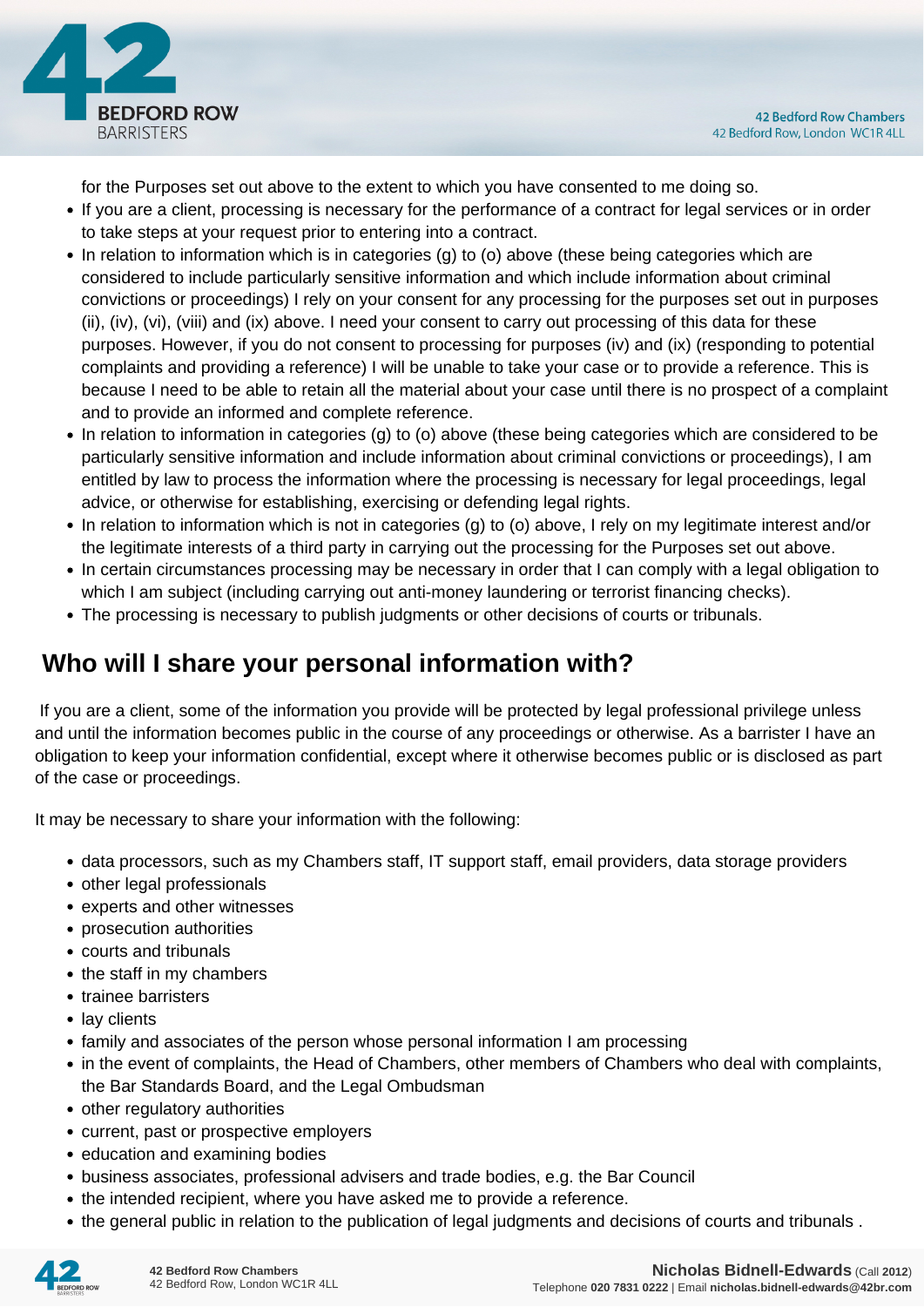

I may be required to provide your information to regulators, such as the Bar Standards Board, the Financial Conduct Authority or the Information Commissioner's Office. In the case of the Information Commissioner's Office, there is a risk that your information may lawfully be disclosed by them for the purpose of any other civil or criminal proceedings, without my consent or yours, which includes privileged information.

I may also be required to disclose your information to the police or intelligence services, where required or permitted by law.

#### **Sources of information**

The personal information I obtain may include information which has been obtained from:

- other legal professionals
- experts and other witnesses
- prosecution authorities
- courts and tribunals
- trainee barristers
- lay clients
- family and associates of the person whose personal information I am processing
- in the event of complaints, the Head of Chambers, other members of Chambers who deal with complaints, the Bar Standards Board, and the Legal Ombudsman
- other regulatory authorities
- current, past or prospective employers
- education and examining bodies
- business associates, professional advisers and trade bodies, e.g. the Bar Council
- the intended recipient, where you have asked me to provide a reference.
- the general public in relation to the publication of legal judgments and decisions of courts and tribunals .
- data processors, such as my Chambers staff, IT support staff, email providers, data storage providers and typists
- public sources, such as the press, public registers and law reports.

# **Transfer of your information outside the European Economic Area (EEA)**

This privacy notice is of general application and as such it is not possible to state whether it will be necessary to transfer your information out of the EEA in any particular case or for a reference. However, if you reside outside the EEA or your case or the role for which you require a reference involves persons or organisations or courts and tribunals outside the EEA then it may be necessary to transfer some of your data to that country outside of the EEA for that purpose. If you are in a country outside the EEA or if the instructions you provide come from outside the EEA then it is inevitable that information will be transferred to those countries. If this applies to you and you wish additional precautions to be taken in respect of your information please indicate this when providing initial instructions.

Some countries and organisations outside the EEA have been assessed by the European Commission and their data protection laws and procedures found to show adequate protection. The list can be found here. Most do not. If your information has to be transferred outside the EEA, then it may not have the same protections and you

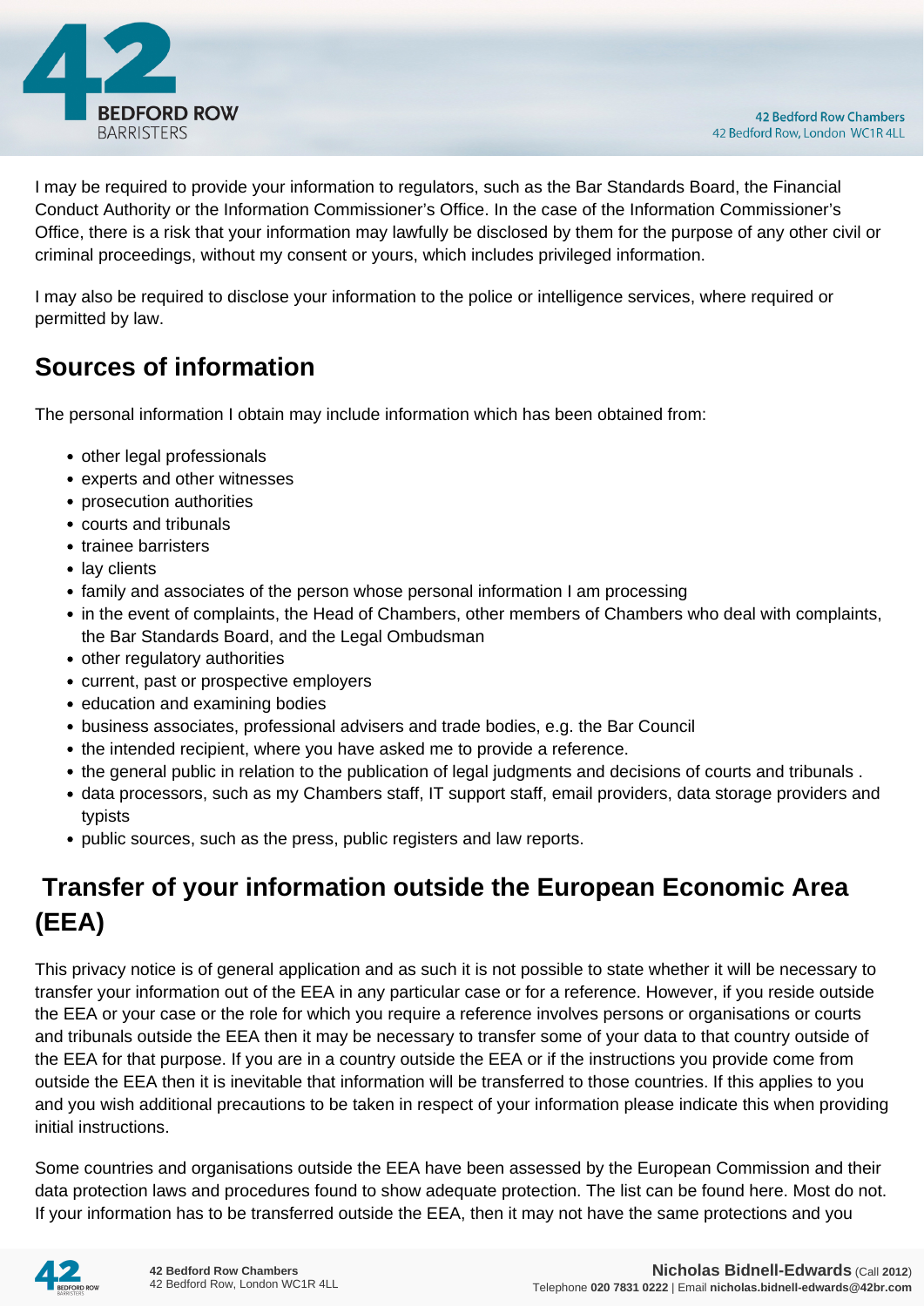

may not have the same rights as you would within the EEA.

I may transfer your personal information to the following which are located outside the European Economic Area (EEA):

cloud data storage services based in the USA who have agreed to comply with the EU-

U.S. Privacy Shield, in order to enable me to store your data and/or backup copies of your data so that I may access your data when I need to. The USA does not have the same data protection laws as the EU but the EU-U.S. Privacy Shield has been recognised by the European Commission as providing adequate protection. To obtain further details of that protection see [https://ec.europa.eu/info/law/law-topic/data- protection/data-transfers](https://ec.europa.eu/info/law/law-topic/data- protection/data-transfers-outside-eu/eu-us-privacy-shield_en)[outside-eu/eu-us-privacy-shield\\_en.](https://ec.europa.eu/info/law/law-topic/data- protection/data-transfers-outside-eu/eu-us-privacy-shield_en)

cloud data storage services based in Switzerland, in order to enable me to store your data and/or backup copies of your data so that I may access your data when I need to. Switzerland does not have the same data protection laws as the EU but has been recognised by the European Commission as providing adequate protection; see https://ec.europa.eu/info/law/law-topic/data-protection/data-transfers-outsideeu/adequacy-protection-personal-data-non-eu-countries\_en.

If I decide to publish a judgment or other decision of a Court or Tribunal containing your information then this will be published to the world.

I will not otherwise transfer personal information outside the EEA except as necessary for providing legal services or for any legal proceedings.

If you would like any further information please use the contact details at the end of this document.

## **How long will I store your personal data?**

I will normally store all your information:

- For 16 years from the last work done on a case. This is because it may be needed for potential legal proceedings. At this point any further retention will be reviewed and the data will be marked for deletion or marked for retention for a further period. The latter retention period is likely to occur only where the information is needed for legal proceedings, regulatory matters or active complaints. Deletion will be carried out (without further notice to you) as soon as reasonably practicable after the data is marked for deletion.
- Names and contact details held for marketing purposes will be stored indefinitely or until I or my clerks become aware or are informed that the individual has ceased to be a potential client.

## **Consent**

As explained above, I am relying on your explicit consent to process your information in categories (g) to (o) above. You provided this consent when you agreed that I would provide legal services/you asked me to provide a reference.

You have the right to withdraw this consent at any time, but this will not affect the lawfulness of any processing activity I have carried out prior to you withdrawing your consent. However, where I also rely on other bases for

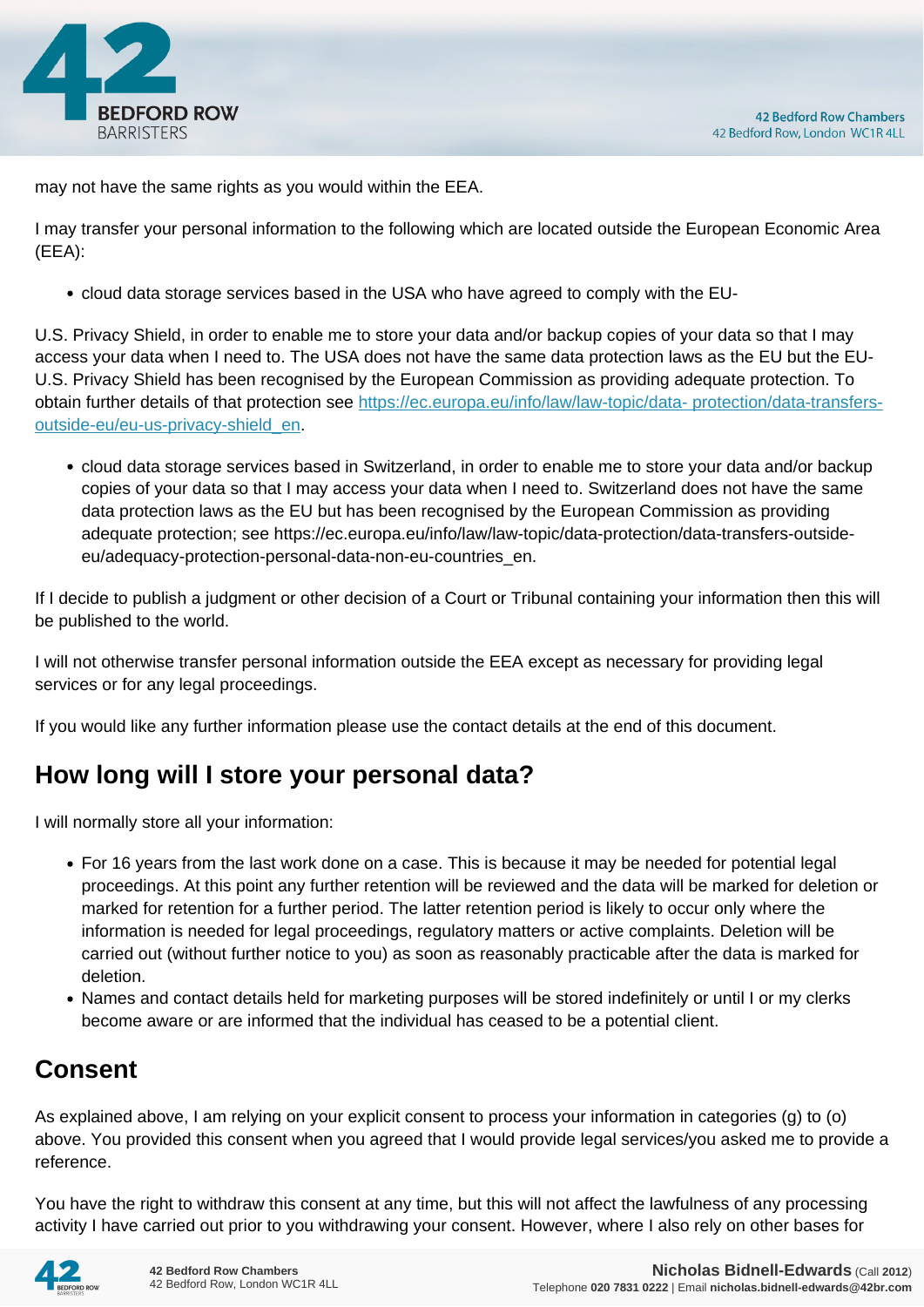

processing your information, you may not be able to prevent processing of your data. For example, if you have asked me to work for you and I have spent time on your case, you may owe me money which I will be entitled to claim.

If there is an issue with the processing of your information, please contact my clerks using the contact details below.

# **Your Rights**

Under the GDPR, you have a number of rights that you can exercise in certain circumstances. These are free of charge. In summary, you may have the right to:

- Ask for access to your personal information and other supplementary information;
- Ask for correction of mistakes in your data or to complete missing information I hold on you;
- Ask for your personal information to be erased, in certain circumstances;
- Receive a copy of the personal information you have provided to me or have this information sent to a third party. This will be provided to you or the third party in a structured, commonly used and machine readable format, e.g. a Word file;
- Object at any time to processing of your personal information for direct marketing;
- Object in certain other situations to the continued processing of your personal information;
- Restrict my processing of your personal information in certain circumstances;
- Request not to be the subject to automated decision-making which produces legal effects that concern you or affects you in a significant way.

If you want more information about your rights under the GDPR please see the Guidance from the Information Commissioners Office on Individual's rights under the GDPR.

If you want to exercise any of these rights, please:

- Use the contact details at the end of this document;
- I may need to ask you to provide other information so that you can be identified;
- Please provide a contact address so that you can be contacted to request further information to verify your identity;
- Provide proof of your identity and address;
- State the right or rights that you wish to exercise.

I will respond to you within one month from when I receive your request.

#### **Marketing Emails**

Please note if you wish to unsubscribe from any marketing emails that you have previously received and/or signed up for, you can do so by emailing: clerks@42br.com

Please note it may take up to 30 days for this to become effective.